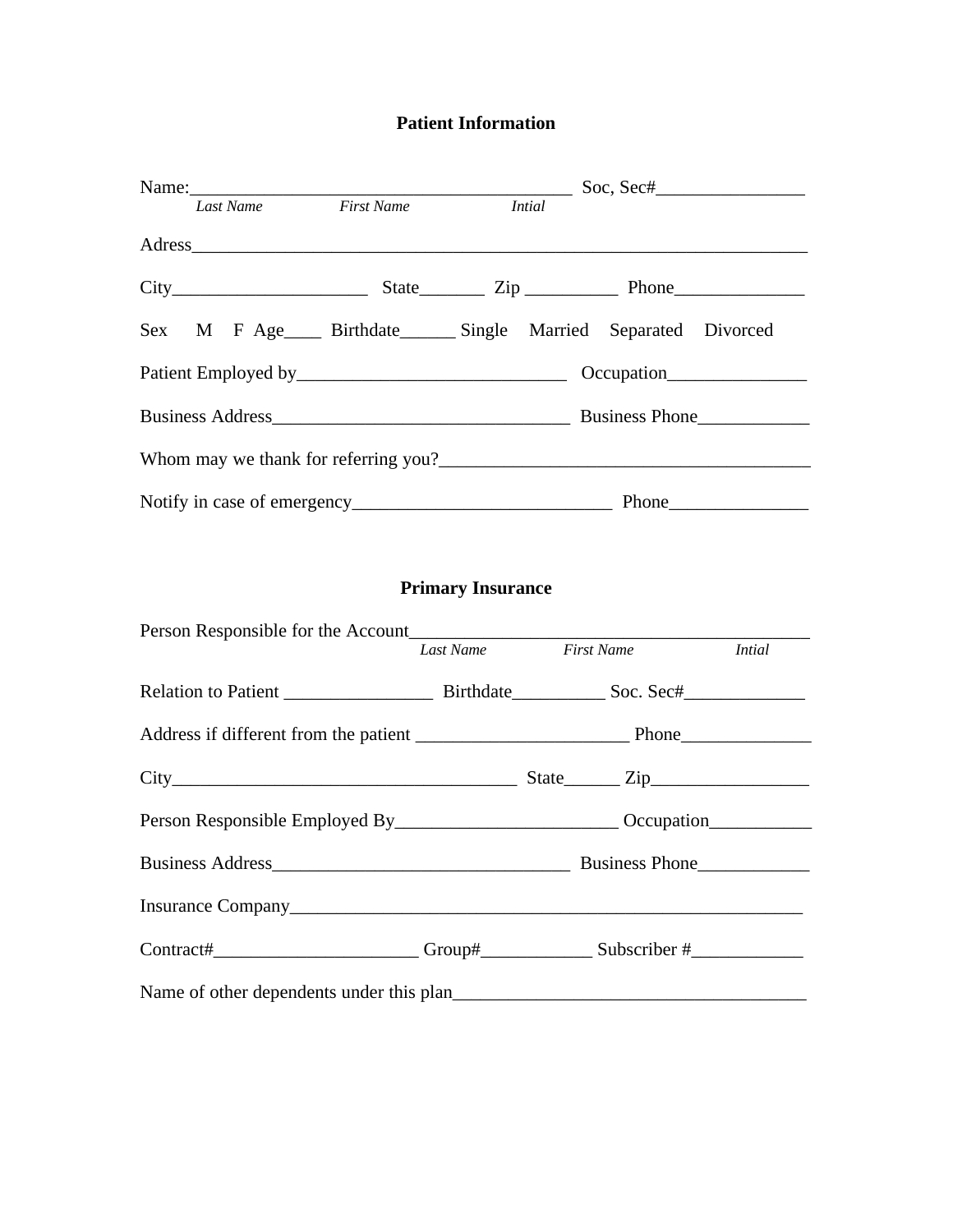| PATIENT HEALTH REGISTRATION                                                                                                                                                                                                   |                              |        |                    |                       |        | Date has been as a series of the series of the series of the series of the series of the series of the series of the series of the series of the series of the series of the series of the series of the series of the series        |
|-------------------------------------------------------------------------------------------------------------------------------------------------------------------------------------------------------------------------------|------------------------------|--------|--------------------|-----------------------|--------|--------------------------------------------------------------------------------------------------------------------------------------------------------------------------------------------------------------------------------------|
| Name<br><u> General Andrew Maria (Allen Andrew Mari</u>                                                                                                                                                                       |                              |        | Spouse's Name      |                       |        | <u> La Carlo de la Carlo de la Carlo de la Carlo de la Carlo de la Carlo de la Carlo de la Carlo de la Carlo de l</u>                                                                                                                |
| Address and the series of the series of the series of the series of the series of the series of the series of the series of the series of the series of the series of the series of the series of the series of the series of |                              |        |                    |                       |        |                                                                                                                                                                                                                                      |
|                                                                                                                                                                                                                               | Home Phone<br>Business Phone |        |                    |                       |        |                                                                                                                                                                                                                                      |
|                                                                                                                                                                                                                               |                              |        |                    |                       |        | <b>Company's company's company's company's company's company's company's company's company's company's company's company's company's company's company's company's company's company's company's company's company's company's c</b> |
| Cell Phone<br>Date of Birth Sex Height Weight Weight                                                                                                                                                                          |                              |        |                    |                       |        |                                                                                                                                                                                                                                      |
| Social Security No. 5ingle Married                                                                                                                                                                                            |                              |        |                    |                       |        |                                                                                                                                                                                                                                      |
|                                                                                                                                                                                                                               |                              |        |                    |                       |        |                                                                                                                                                                                                                                      |
|                                                                                                                                                                                                                               |                              |        |                    |                       |        |                                                                                                                                                                                                                                      |
| Whom may we thank for referring you to us?                                                                                                                                                                                    |                              |        |                    |                       |        | <u> 1975 - John Marie John Marie Barnett, amerikan </u>                                                                                                                                                                              |
|                                                                                                                                                                                                                               |                              |        |                    |                       |        |                                                                                                                                                                                                                                      |
| <b>MEDICAL HEALTH</b>                                                                                                                                                                                                         |                              |        |                    |                       |        |                                                                                                                                                                                                                                      |
| Name and address of physician                                                                                                                                                                                                 |                              |        |                    |                       |        |                                                                                                                                                                                                                                      |
| Have you been under a physician's care during the past 2 years? For                                                                                                                                                           |                              |        |                    |                       |        |                                                                                                                                                                                                                                      |
| Have you been treated in a hospital in the past 2 years?                                                                                                                                                                      |                              |        |                    |                       |        | For <b>Exercise Service Service</b>                                                                                                                                                                                                  |
| Have you ever had a major surgery?                                                                                                                                                                                            |                              |        |                    |                       |        |                                                                                                                                                                                                                                      |
| If female: Are you taking hormones or birth control? ________ Are you pregnant or nursing?                                                                                                                                    |                              |        |                    |                       |        |                                                                                                                                                                                                                                      |
|                                                                                                                                                                                                                               |                              |        |                    |                       |        |                                                                                                                                                                                                                                      |
| Are you now taking or have taken any prescription drugs during the past year?                                                                                                                                                 |                              |        |                    |                       |        |                                                                                                                                                                                                                                      |
|                                                                                                                                                                                                                               |                              |        |                    |                       |        |                                                                                                                                                                                                                                      |
|                                                                                                                                                                                                                               |                              |        |                    |                       |        |                                                                                                                                                                                                                                      |
| Please list: 1.<br>4.<br>Are you allergic to: $\Box$ Penicillin $\Box$ Codeine $\Box$ Local anesthetics Other                                                                                                                 |                              |        |                    |                       |        |                                                                                                                                                                                                                                      |
|                                                                                                                                                                                                                               |                              |        |                    |                       |        |                                                                                                                                                                                                                                      |
| Have you had or do you now have:                                                                                                                                                                                              |                              |        |                    |                       |        |                                                                                                                                                                                                                                      |
|                                                                                                                                                                                                                               | yes                          | no     |                    |                       | yes    | no                                                                                                                                                                                                                                   |
| <b>AIDS</b>                                                                                                                                                                                                                   | u                            | □      | Herpes             |                       | o      | ο                                                                                                                                                                                                                                    |
| Abnormal blood pressure                                                                                                                                                                                                       | $\Box$                       | □      |                    | High cholesterol      | □      | □                                                                                                                                                                                                                                    |
| Allergies                                                                                                                                                                                                                     | □                            | □      | Jaundice           |                       | □      | $\Box$                                                                                                                                                                                                                               |
| Anemia                                                                                                                                                                                                                        | □                            | O      | Kidney disease     |                       | □      | □                                                                                                                                                                                                                                    |
| Angina                                                                                                                                                                                                                        | ❏                            | □      | Liver disease      |                       | ▫      | ◘                                                                                                                                                                                                                                    |
| Arthritis                                                                                                                                                                                                                     | $\Box$                       | □      |                    | Mitral Valve Prolapse | □      | ❏                                                                                                                                                                                                                                    |
| Artificial heart valves                                                                                                                                                                                                       | □                            | □      |                    | Organ transplant      | $\Box$ | $\Box$                                                                                                                                                                                                                               |
| Artificial joints                                                                                                                                                                                                             | □                            | □      | Pacemaker          |                       | □      | ❏                                                                                                                                                                                                                                    |
| Asthma                                                                                                                                                                                                                        | ❏                            | ❏      | Polio              |                       | □      | □                                                                                                                                                                                                                                    |
| Cancer                                                                                                                                                                                                                        | ❏                            | □      | Prolonged bleeding |                       | □      | □                                                                                                                                                                                                                                    |
| Chemotherapy                                                                                                                                                                                                                  | ❏                            | □      | Prolonged cough    |                       | □      | $\Box$                                                                                                                                                                                                                               |
| Congenital heart lesions                                                                                                                                                                                                      | ❏                            | $\Box$ |                    | Psychiatric treatment | □      | $\Box$                                                                                                                                                                                                                               |
| <b>Diabetes</b>                                                                                                                                                                                                               | □                            | □      | Radiation therapy  |                       | □      | □                                                                                                                                                                                                                                    |
| Drug dependency                                                                                                                                                                                                               | ❏                            | □      | Sickle cell anemia |                       | □      | □                                                                                                                                                                                                                                    |
| Epilepsy                                                                                                                                                                                                                      | □                            | ο      | Stroke             |                       | □      | □                                                                                                                                                                                                                                    |
| Fainting                                                                                                                                                                                                                      | ❏                            | □      | Thyroid disease    |                       | □      | □                                                                                                                                                                                                                                    |
| Glaucoma                                                                                                                                                                                                                      | ❏                            | $\Box$ | Tuberculosis       |                       | □      | □                                                                                                                                                                                                                                    |
|                                                                                                                                                                                                                               | □                            | $\Box$ |                    |                       |        |                                                                                                                                                                                                                                      |
| Heart disease                                                                                                                                                                                                                 | □                            | $\Box$ | Ulcers             |                       | □      | □<br>$\Box$                                                                                                                                                                                                                          |
| Heart Murmur                                                                                                                                                                                                                  |                              |        | Venereal disease   |                       | ❏      |                                                                                                                                                                                                                                      |
| Have you any disease, condition, or problem not previously listed?                                                                                                                                                            |                              |        |                    |                       |        |                                                                                                                                                                                                                                      |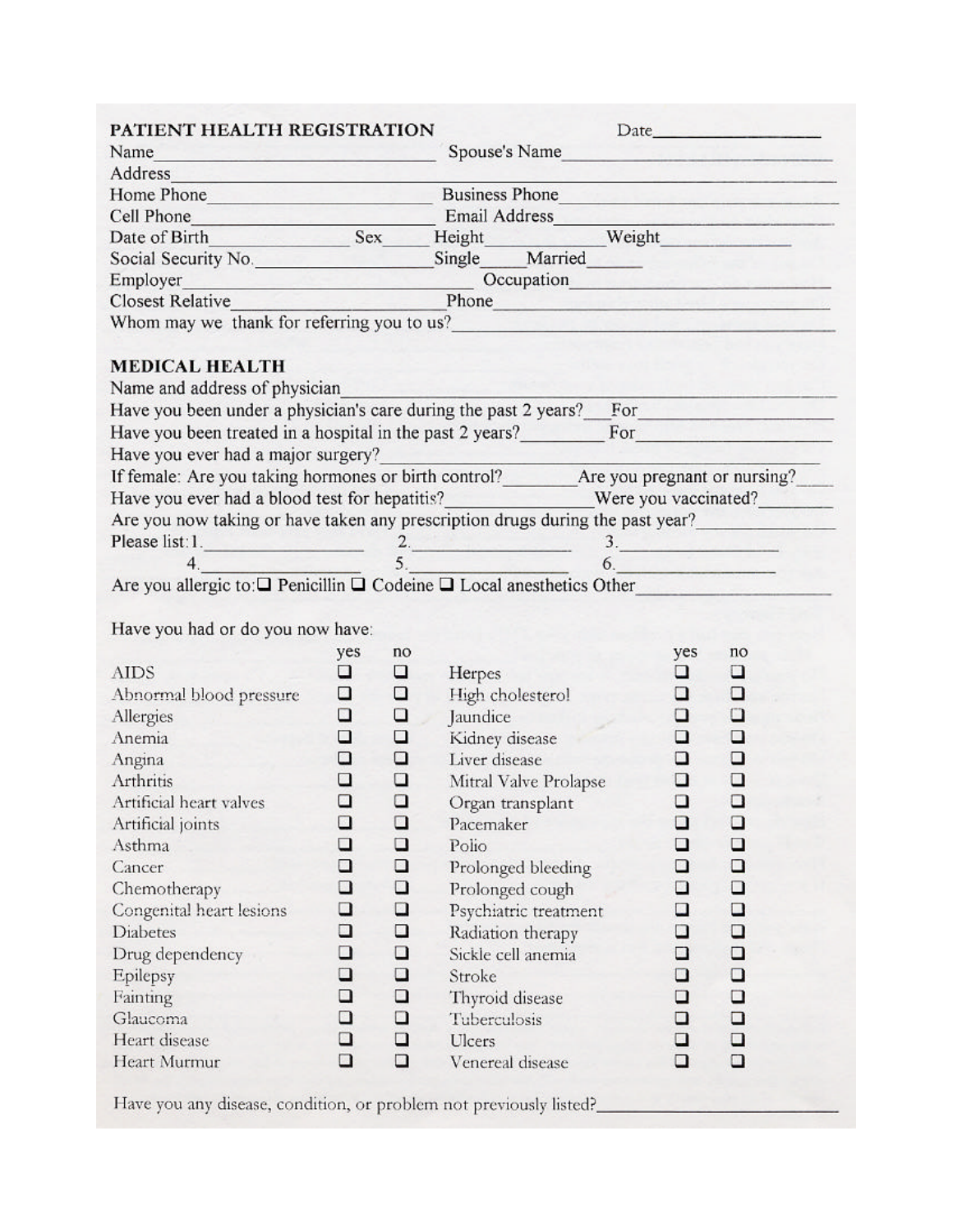### **Additional Insurance**

| Is patient covered by additional insurance? Yes No                                      |  |  |
|-----------------------------------------------------------------------------------------|--|--|
|                                                                                         |  |  |
|                                                                                         |  |  |
|                                                                                         |  |  |
| Subscriber Employed By_______________________________Occupation_________________        |  |  |
|                                                                                         |  |  |
|                                                                                         |  |  |
| Contract#__________________________Group#__________________Subscriber #________________ |  |  |
|                                                                                         |  |  |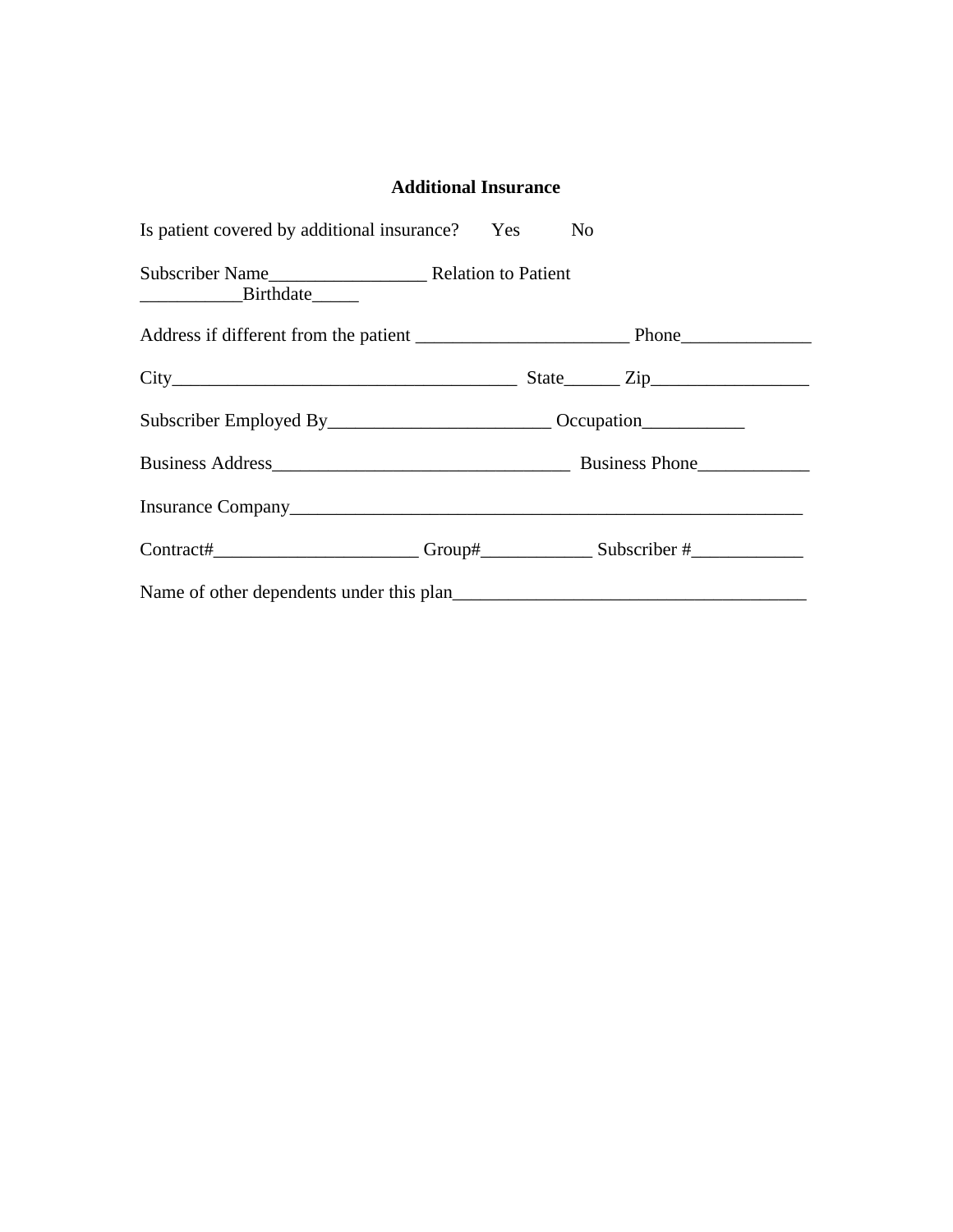#### **DENTAL HEALTH**

| When was your last dental visit?                                                                                                                                                                                                                                                                                                                                                                                                                                                                                                                 |  |  |  |
|--------------------------------------------------------------------------------------------------------------------------------------------------------------------------------------------------------------------------------------------------------------------------------------------------------------------------------------------------------------------------------------------------------------------------------------------------------------------------------------------------------------------------------------------------|--|--|--|
| How often do you see your dentist?__                                                                                                                                                                                                                                                                                                                                                                                                                                                                                                             |  |  |  |
|                                                                                                                                                                                                                                                                                                                                                                                                                                                                                                                                                  |  |  |  |
| Are you having any dental problems that require immediate attention?<br>Do any of the following cause tooth discomfort? Hot____Cold____Sweets____Chewing_____                                                                                                                                                                                                                                                                                                                                                                                    |  |  |  |
| How often do you brush your teeth?<br>Floss?                                                                                                                                                                                                                                                                                                                                                                                                                                                                                                     |  |  |  |
| Do your gums bleed while cleaning?                                                                                                                                                                                                                                                                                                                                                                                                                                                                                                               |  |  |  |
| Do your gums ever feel tender or swollen?                                                                                                                                                                                                                                                                                                                                                                                                                                                                                                        |  |  |  |
|                                                                                                                                                                                                                                                                                                                                                                                                                                                                                                                                                  |  |  |  |
| Do you clench or grind your teeth?_                                                                                                                                                                                                                                                                                                                                                                                                                                                                                                              |  |  |  |
| Can you chew on both sides of your mouth? Comfortably?                                                                                                                                                                                                                                                                                                                                                                                                                                                                                           |  |  |  |
|                                                                                                                                                                                                                                                                                                                                                                                                                                                                                                                                                  |  |  |  |
| Have you ever had orthodontic treatment (braces)? _______ When? _________________                                                                                                                                                                                                                                                                                                                                                                                                                                                                |  |  |  |
|                                                                                                                                                                                                                                                                                                                                                                                                                                                                                                                                                  |  |  |  |
| Do you usually have many cavities?                                                                                                                                                                                                                                                                                                                                                                                                                                                                                                               |  |  |  |
|                                                                                                                                                                                                                                                                                                                                                                                                                                                                                                                                                  |  |  |  |
| Do you have any noticeable wear on your teeth? Food traps?                                                                                                                                                                                                                                                                                                                                                                                                                                                                                       |  |  |  |
|                                                                                                                                                                                                                                                                                                                                                                                                                                                                                                                                                  |  |  |  |
| If so, how? Fixed bridge______ Removable partial______ Full denture______ Dental implant______                                                                                                                                                                                                                                                                                                                                                                                                                                                   |  |  |  |
| Are you comfortable with the replacement? Please describe                                                                                                                                                                                                                                                                                                                                                                                                                                                                                        |  |  |  |
| Have you ever had a problem with your TMJ's (your jaw joints)?<br>Have you ever had an injury to your jaw?<br>Do your jaw joints ever hurt or become tender when you chew or talk? ____ Or open wide?____<br>Do you ever hear any clicks, pops, or grating sounds in your jaw joints?<br>Do you ever have any problems with your joints when you eat or chew?<br>Aesthetics:<br>How do you feel about the appearance of your smile?<br>Would you like whiter teeth?<br>Have you ever had any cosmetic dentistry done to improve your appearance? |  |  |  |
|                                                                                                                                                                                                                                                                                                                                                                                                                                                                                                                                                  |  |  |  |
| If yes, are you pleased with the result?<br>Please comment                                                                                                                                                                                                                                                                                                                                                                                                                                                                                       |  |  |  |
| Have you ever had an unpleasant dental experience?_______________________________                                                                                                                                                                                                                                                                                                                                                                                                                                                                |  |  |  |

Informed consent:I consent to receive special consultation and should I agree to accept professional advice, also consent to the performing of whatever dental procedure may be decided necessary or advisable in the opinion of Dr. Soria. I also acknowledge full responsibility for the payment of such services and agree to pay for them, in full, at or before completion, unless other specific arrangements are made with the office manager. I authorize my insurance carrier to issue the dental benefits of my plan directly to this dental office. I also authorize release of any information necessary to process dental insurance.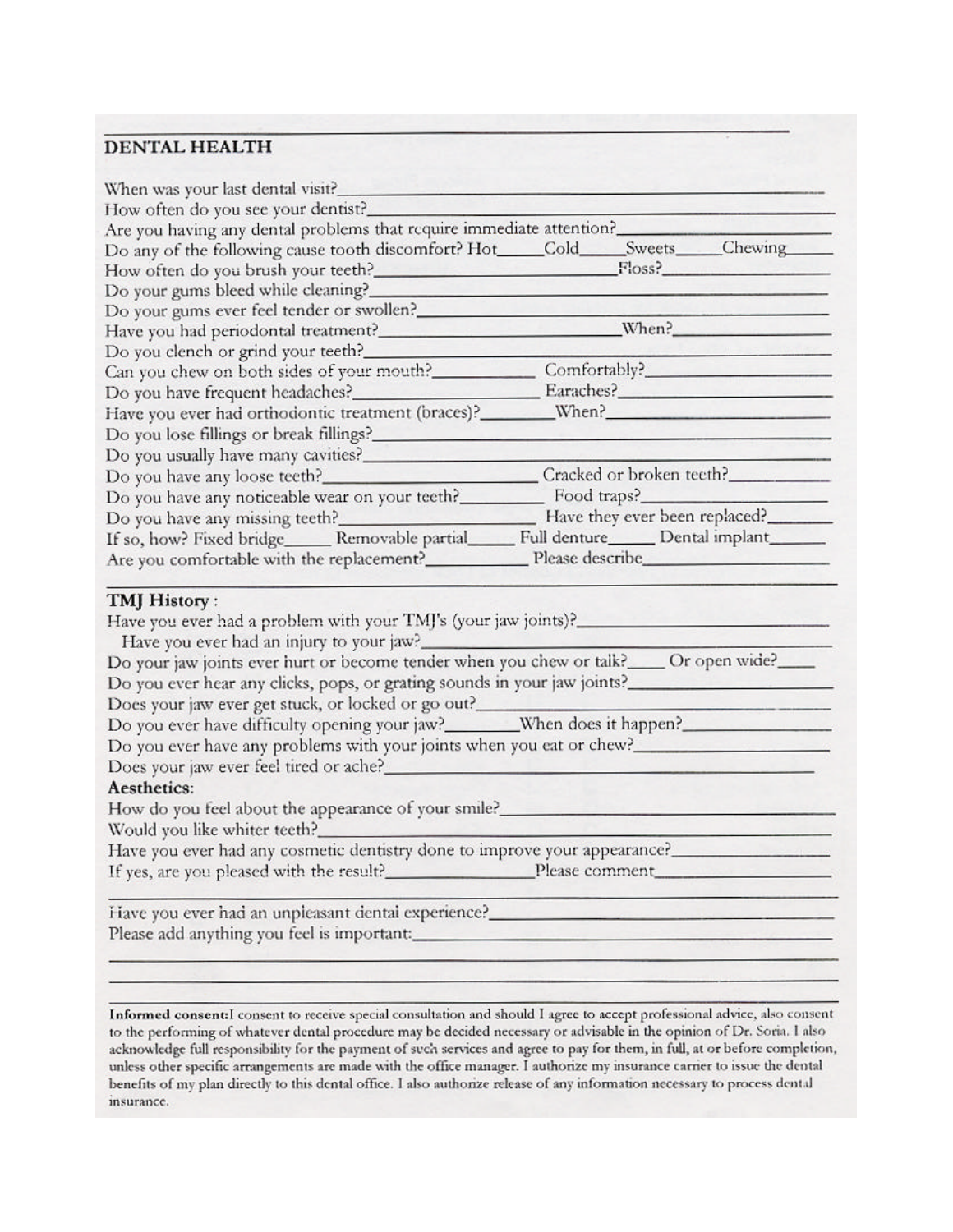## **Medical History**

| Patient Name<br><u> 1980 - Johann Barbara, martxa alemaniar amerikan basar da a</u>                                                                                                                                                                                                                                                         |
|---------------------------------------------------------------------------------------------------------------------------------------------------------------------------------------------------------------------------------------------------------------------------------------------------------------------------------------------|
| Although dental personal primarily treat the area in and around your mouth, your mouth<br>is a part of your entire body. Health problems that you may have, or medication that you<br>may be taking, could have an important interrelationship with the dentistry you will<br>receive. Thank you for answering the following questions.     |
| Are you under a physician's care now Yes No N/A _________________________________                                                                                                                                                                                                                                                           |
| Have you ever been hospitalized or had a major operation? Yes No N/A ______                                                                                                                                                                                                                                                                 |
| Have you ever had a serious head or neck injury Yes No N/A _____________________                                                                                                                                                                                                                                                            |
| Are you taking any medications, pills, or drugs? Yes No N/A ____________________                                                                                                                                                                                                                                                            |
| Do you take, or have you taken, Phen-Fen or Redux? Yes No N/A __________________                                                                                                                                                                                                                                                            |
|                                                                                                                                                                                                                                                                                                                                             |
|                                                                                                                                                                                                                                                                                                                                             |
|                                                                                                                                                                                                                                                                                                                                             |
| Women: Are you Pregnant / Trying to get pregnant? Nursing?<br>Taking oral contraceptives?                                                                                                                                                                                                                                                   |
| Are you allergic to any of the following?<br>Asprin Penicillin Codeine Acrylic Metal Latex Local Anesthetics<br>Other                                                                                                                                                                                                                       |
| Do you have, or have you had, any of the following?<br><b>AIDS/HIV Positive</b><br>Alzheimer's Disease<br>Anaphylaxis<br>Anemia<br>Angina<br>Arthritis/ Gout<br><b>Artificial Heart Value</b><br><b>Artificial Joint</b><br>Asthma<br><b>Blood Disease</b><br><b>Blood Transfusion</b><br><b>Breathing Problems</b><br><b>Bruise Easily</b> |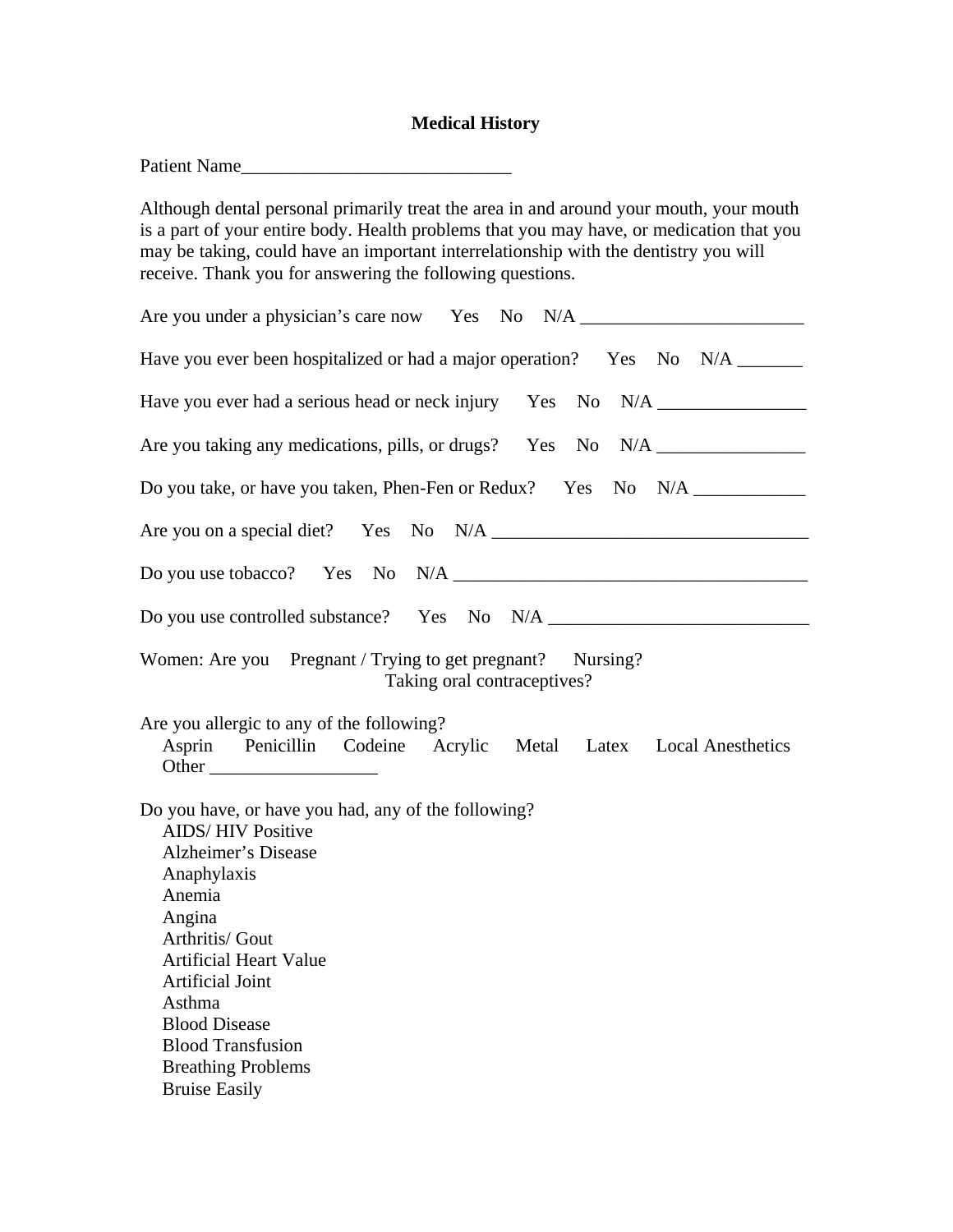Cancer Chemotherapy Cold Sores/ Fever Blisters **Congenital Heart Disorder Convulsions** Cortisone Medicine Diabetes Drug Addiction **Easily Winded** Emphysema **Epilepsy or Seizures Excessive Bleeding Excessive Thirst** Fainting Spells/ Dizziness Frequent Cough Frequent Diarrhea Frequent Headache **Genital Herpes** Glaucoma Hay Fever Heart Attack/ Failure Heart Murmur\* Heart Pace Maker\* Heart Trouble/ Disease Hemophilia Hepatitis A Hepatitis B or C Herpes High Blood Pressure Hives or Rash Hypoglycemia **Irregular Heartbeat** Kidney Problems Leukemia Liver Disease Low Blood Pressure Lung Disease Mitral Valve Prolapse Pain in Jaw Joints Parathyroid Disease Psychiatric Care **Radiation Treatment** Recent Weight Loss **Renal Dialysis** Rheumatic Fever **Rheumatism**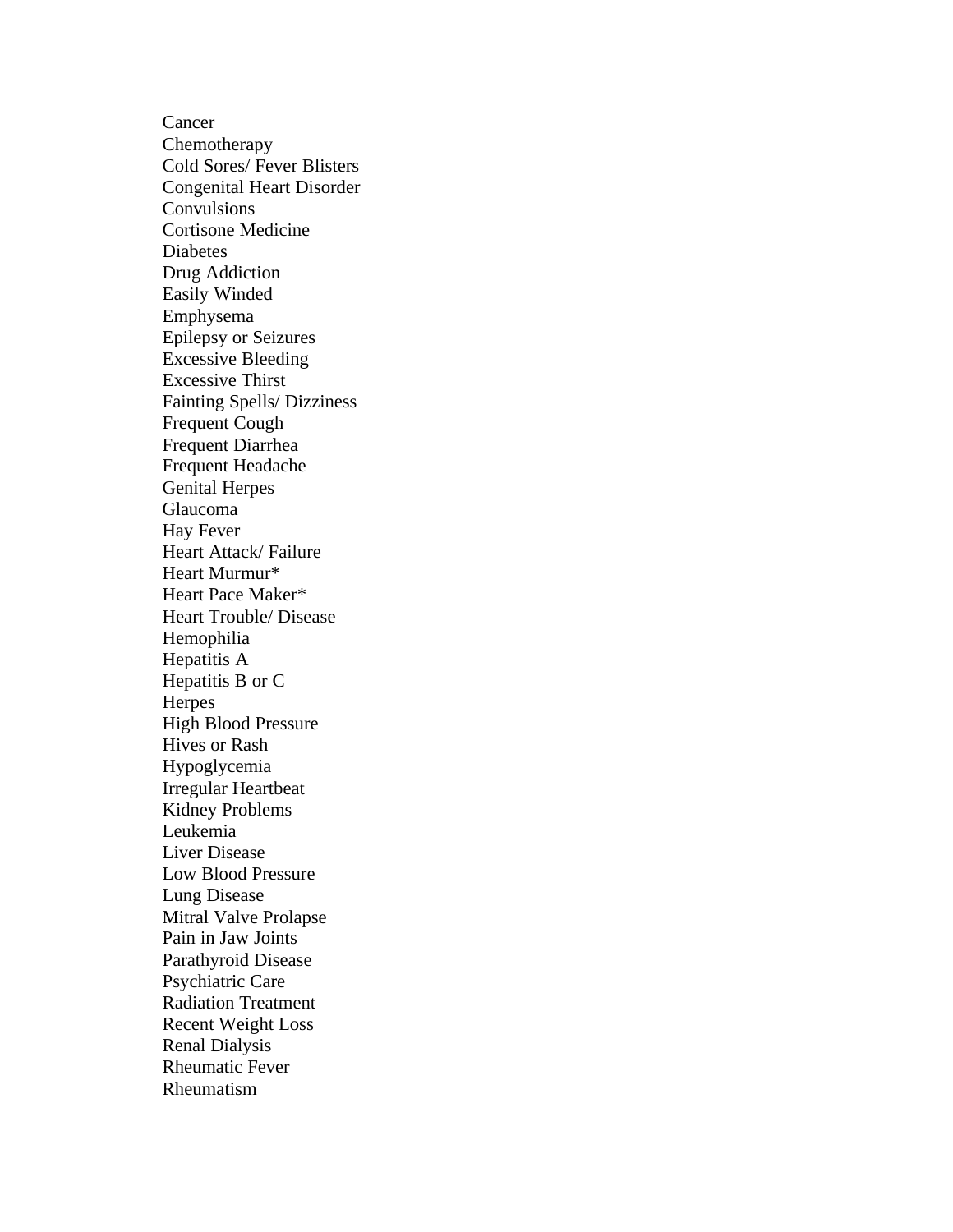| <b>Scarlet Fever</b>                                                             |
|----------------------------------------------------------------------------------|
| Shingles                                                                         |
| <b>Sickle Cell Disease</b>                                                       |
| Sinus Trouble                                                                    |
| Spina Bifida                                                                     |
| Stomach/Intestinal Disease                                                       |
| <b>Stroke</b>                                                                    |
| Swelling of Limbs                                                                |
| <b>Thyroid Disease</b>                                                           |
| <b>Tonsillitis</b>                                                               |
| <b>Tuberculosis</b>                                                              |
| Tumors or Growths                                                                |
| <b>Ulcers</b>                                                                    |
| <b>Venereal Disease</b>                                                          |
| <b>Yellow Jaundice</b>                                                           |
| Have you ever had any serious illness not listed above?<br>Yes<br>N <sub>0</sub> |
|                                                                                  |
| Comments Comments                                                                |
|                                                                                  |
|                                                                                  |
| *Condition may require medication. N/A not answered my patient                   |

To the best of my knowledge, the questions on the form have been accurately answered. I understand that providing incorrect information can be dangerous to my (or patient's) health. It is my responsibility to inform the dental office of nay changes in medical status.

SIGNATURE OF PATIENT, PARENT, OR GUARDIAN DATE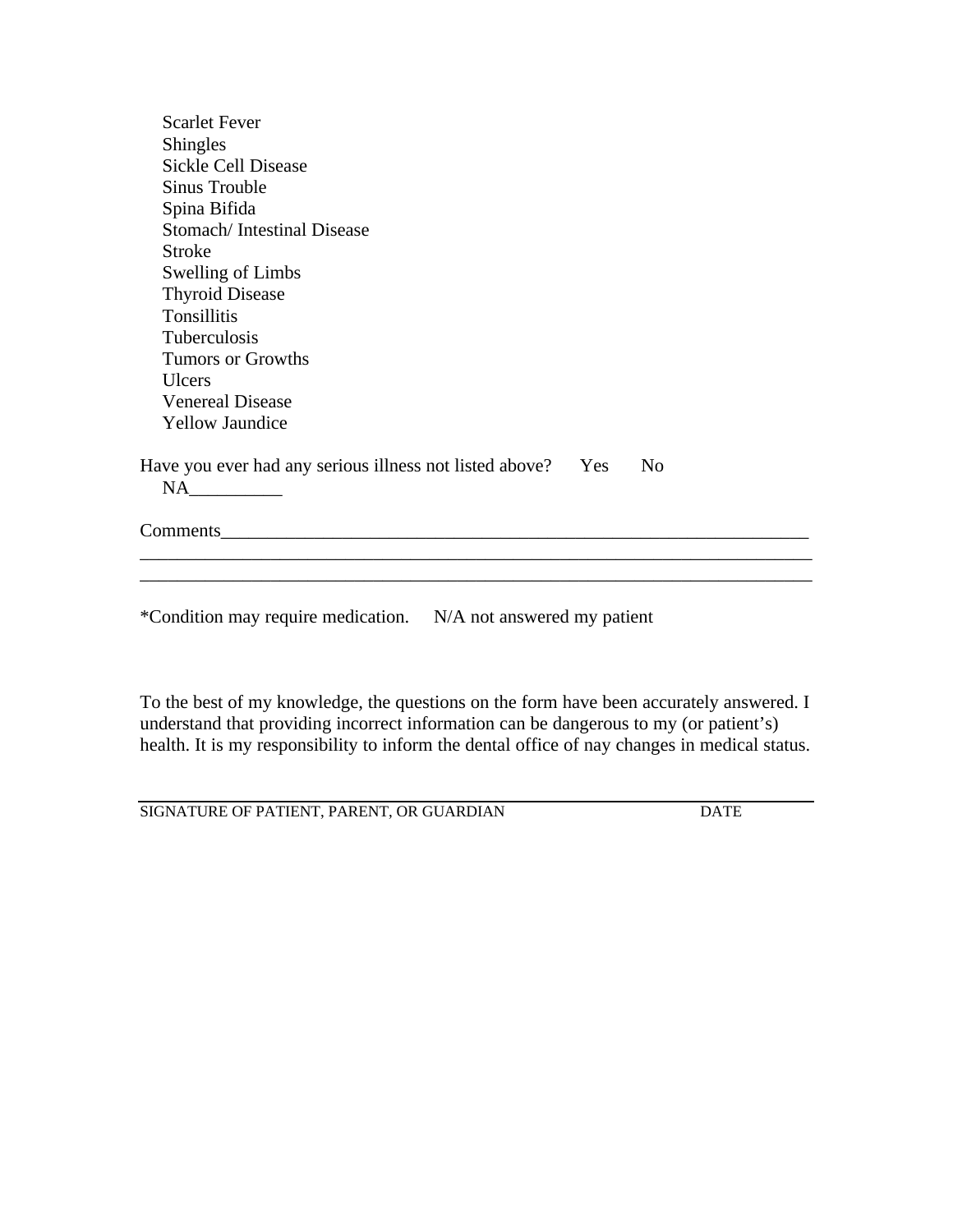| My mouth is      | A) very comfortable<br>B) moderately comfortable<br>C) uncomfortable                                                                                                                                                            |
|------------------|---------------------------------------------------------------------------------------------------------------------------------------------------------------------------------------------------------------------------------|
| $\bf{I}$<br>I am | A) think the appearance of my mouth<br>is excellent<br>B) satisfied with the appearance of<br>my mouth<br>C) dissatisfied                                                                                                       |
| Ι                | A) will do anything to keep my<br>natural teeth<br>B) want to keep my teeth, but have a<br>certain budget of time and money I<br>willing to spend on them<br>am<br>C) don't care weather I keep my<br>teeth or not              |
|                  | A) have a goal set for my oral health<br>with a previous dentist<br>B) want to set up goals concerning<br>my dental health<br>C) never set goal concerning my<br>dental health                                                  |
|                  | A) have always done the best that<br>was recommended for my dental<br>health<br>B) have not done what dentist have<br>recommended for my mouth<br>C) rarely go, and don't care much<br>about having my dental work<br>completed |
| I have           | A) put dentistry for myself and my<br>family high on my priority list<br>B) put dentistry for myself and my<br>family low on my priority list $\langle$<br>C) it's on my list but hard to find                                  |

# **These are things that are important to me about my Dental Health CIRCLE ONE**

I think my present dental heath is A) excellent